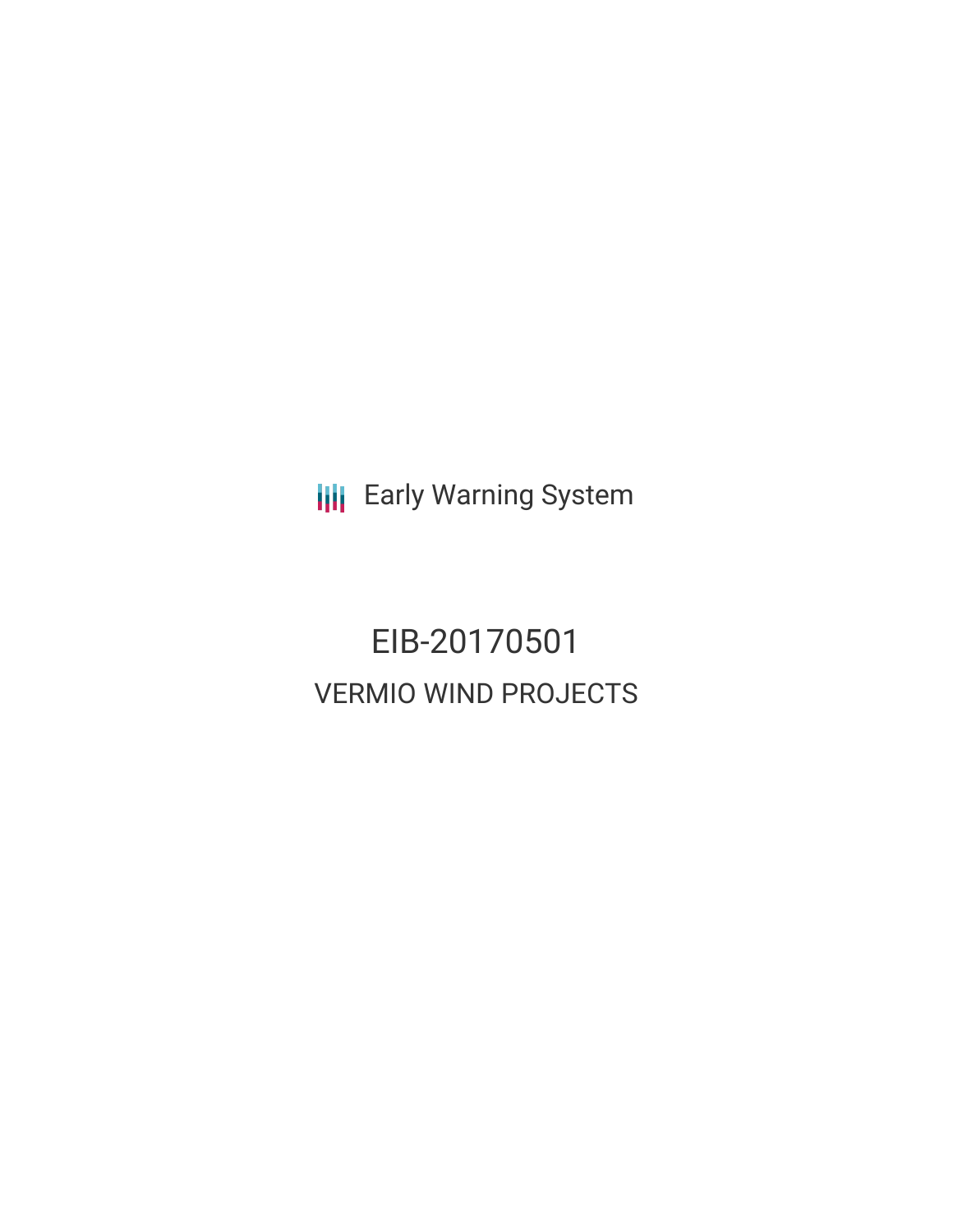

### **Quick Facts**

| <b>Countries</b>              | Greece                                              |
|-------------------------------|-----------------------------------------------------|
| <b>Specific Location</b>      | Imathia and Kozani                                  |
| <b>Financial Institutions</b> | European Investment Bank (EIB)                      |
| <b>Status</b>                 | Approved                                            |
| <b>Bank Risk Rating</b>       |                                                     |
| <b>Voting Date</b>            | 2018-03-15                                          |
| <b>Borrower</b>               | TERNA ENERGY INDUSTRIAL COMMERCIAL AND TECHNICAL SA |
| <b>Sectors</b>                | Construction, Energy                                |
| <b>Investment Type(s)</b>     | Loan                                                |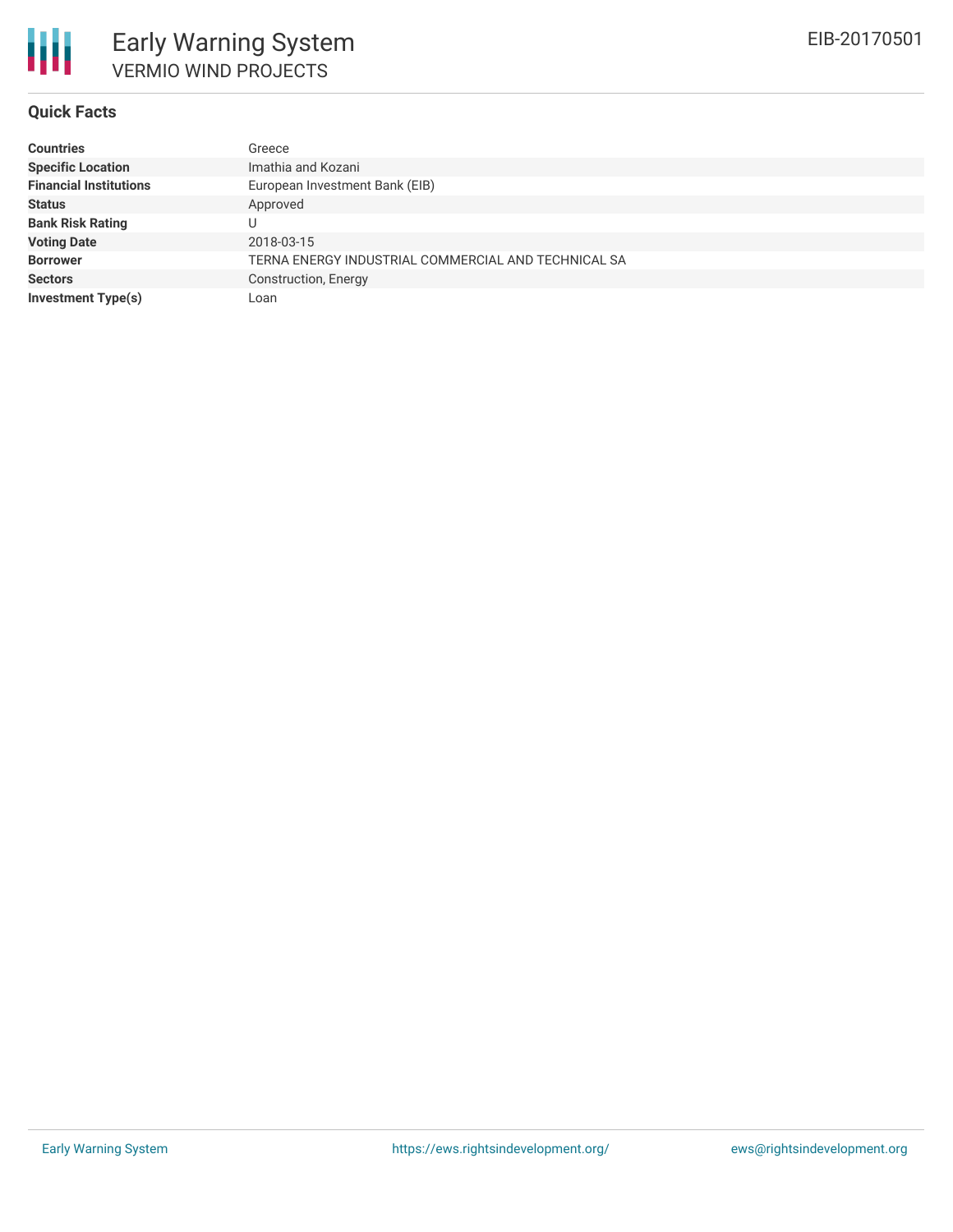

## **Project Description**

This project provides financing for the development, construction and operation of two separate onshore wind farms with a total operating capacity of 44.4MW, located in the Imathia and Kozani prefectures in northern Greece.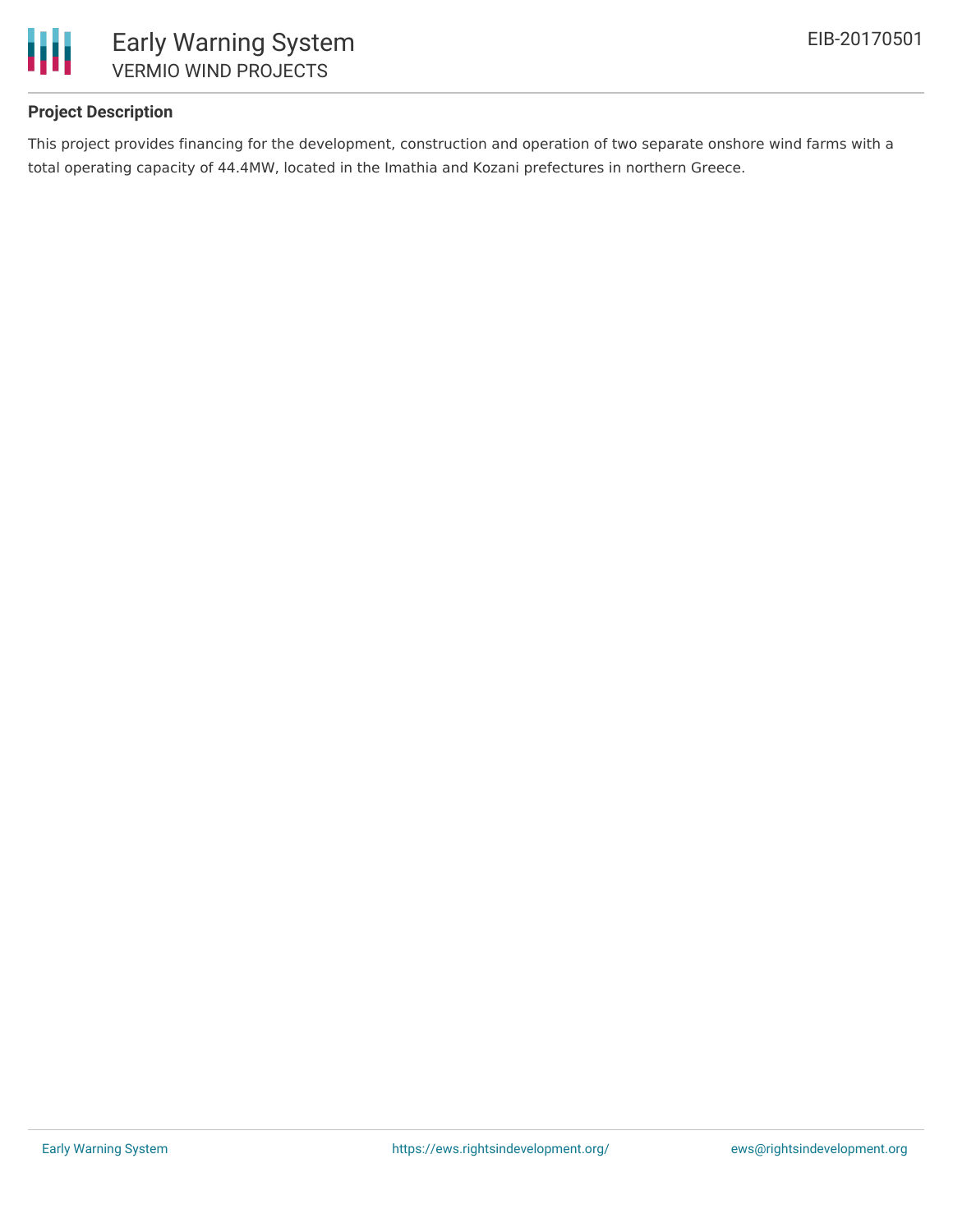### **Investment Description**

冊

European Investment Bank (EIB)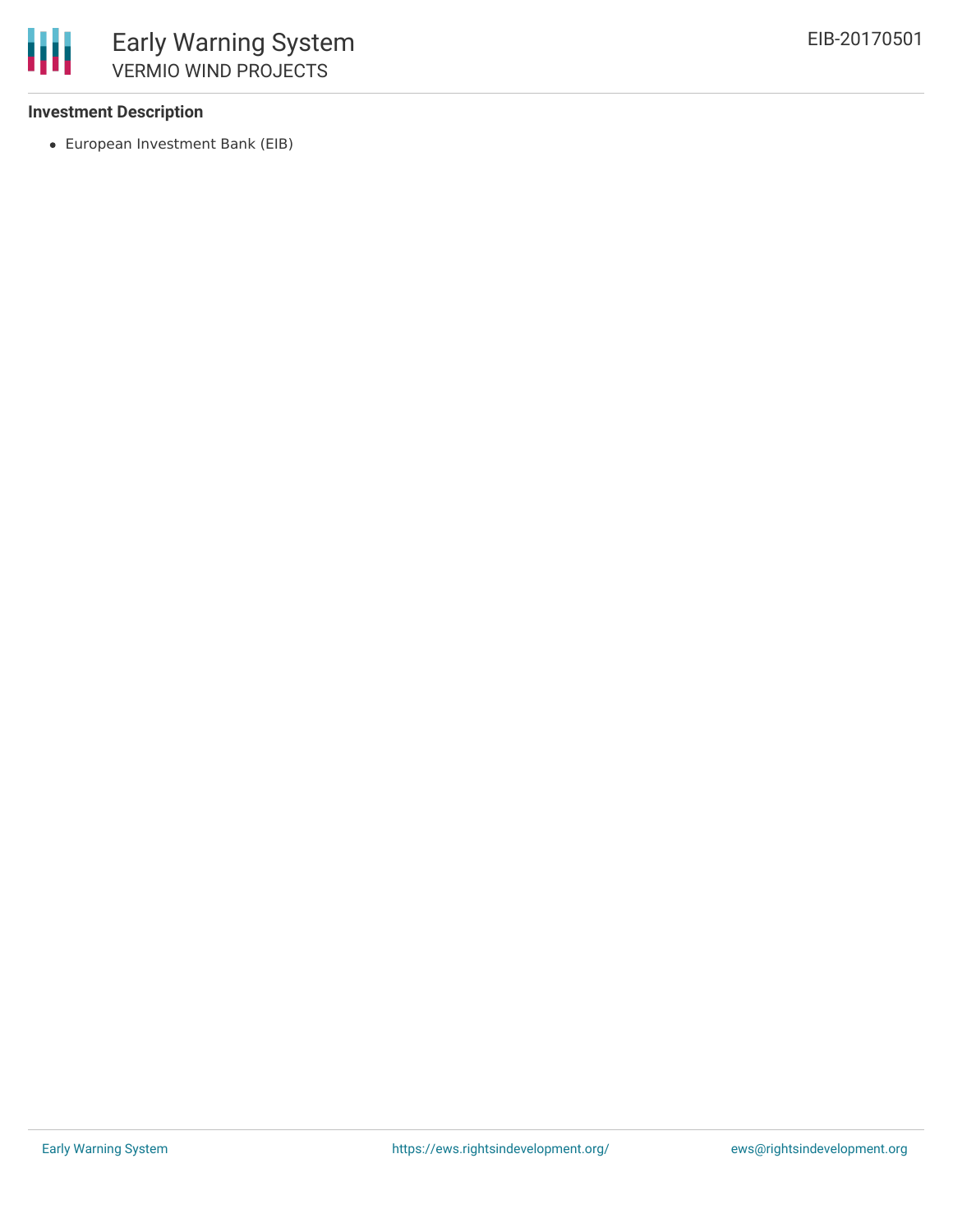# 冊

| <b>Early Warning System</b> |  |  |  |  |
|-----------------------------|--|--|--|--|
| <b>VERMIO WIND PROJECTS</b> |  |  |  |  |

| <b>Private Actor 1 1 Role</b> | <b>Private Actor Private Actor</b> | 1 Sector |        | <b>Relation Private Actor 2</b>                                   | <b>Private Actor Private Actor</b><br>2 Role | 2 Sector |
|-------------------------------|------------------------------------|----------|--------|-------------------------------------------------------------------|----------------------------------------------|----------|
|                               | $\overline{\phantom{0}}$           | $\sim$   | $\sim$ | Terna Energy Societe Anonyme Commercial Technical Company<br>S.A. | Client                                       | $\sim$   |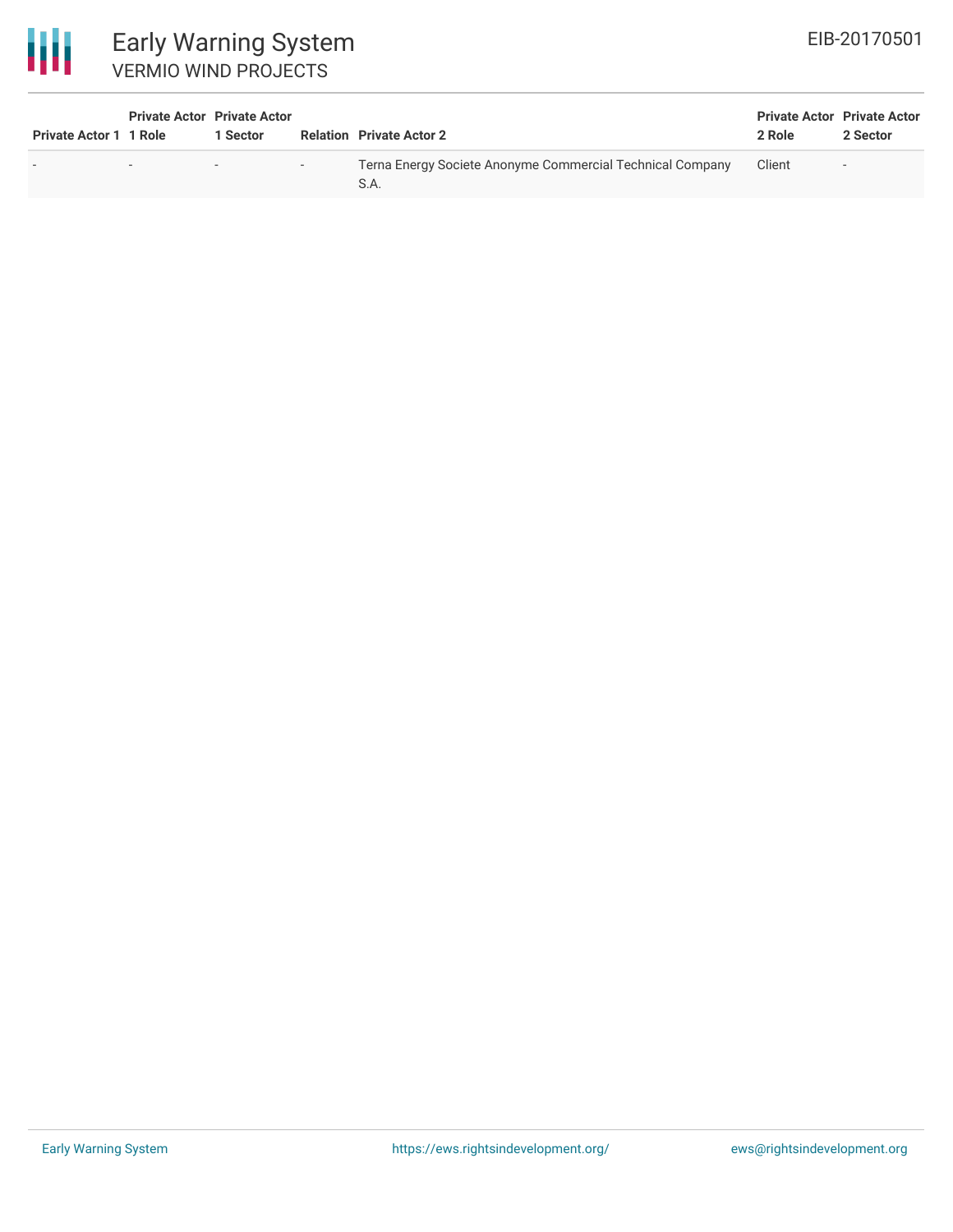## **Contact Information**

No contact information available at time of writing.

## **ACCOUNTABILITY MECHANISM OF EIB**

The EIB Complaints Mechanism is designed to facilitate and handle complaints against the EIB by individuals, organizations or corporations affected by EIB activities. When exercising the right to lodge a complaint against the EIB, any member of the public has access to a two-tier procedure, one internal - the Complaints Mechanism Office - and one external - the European Ombudsman. A complaint can be lodged via a written communication addressed to the Secretary General of the EIB, via email to the dedicated email address complaints@eib.org, by completing the online complaint form available at the following address: http://www.eib.org/complaints/form, via fax or delivered directly to the EIB Complaints Mechanism Division, any EIB local representation office or any EIB staff. For further details, check:

http://www.eib.org/attachments/strategies/complaints\_mechanism\_policy\_en.pdf

When dissatisfied with a complaint to the EIB Complaints Mechanism, citizens can then turn towards the European Ombudsman. A memorandum of Understanding has been signed between the EIB and the European Ombudsman establishes that citizens (even outside of the EU if the Ombudsman finds their complaint justified) can turn towards the Ombudsman on issues related to 'maladministration' by the EIB. Note that before going to the Ombudsman, an attempt must be made to resolve the case by contacting the EIB. In addition, the complaint must be made within two years of the date when the facts on which your complaint is based became known to you. You can write to the Ombudsman in any of the languages of the European Union. Additional details, including filing requirements and complaint forms, are available at: http://www.ombudsman.europa.eu/atyourservice/interactiveguide.faces